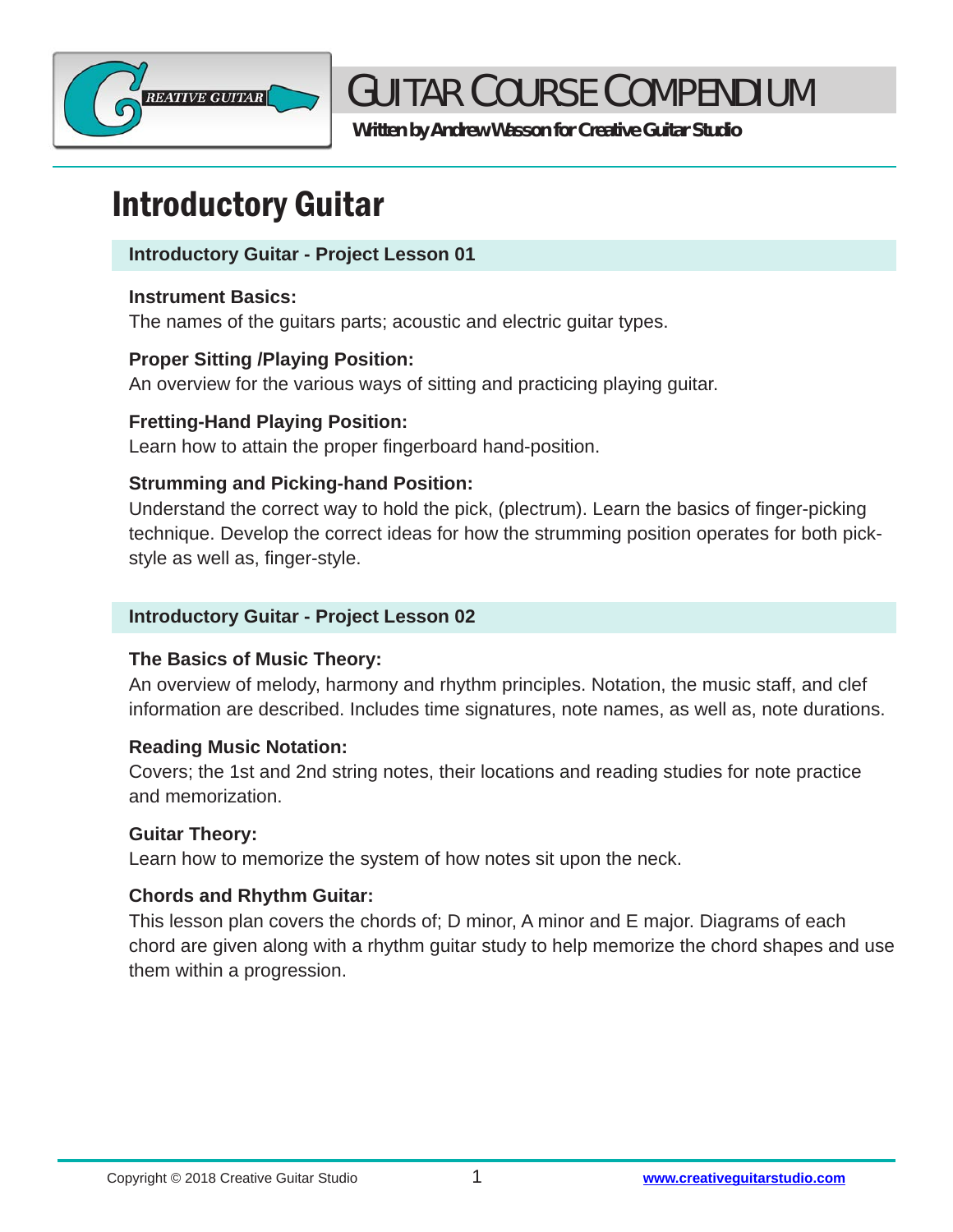

**Written by Andrew Wasson for Creative Guitar Studio**

#### **Introductory Guitar - Project Lesson 03**

#### **Reading Music Notation:**

Covers; the 3rd guitar string notes, their locations and reading studies for note practice and memorization.

#### **Guitar Theory:**

Learn how to memorize the system of how accidental notes sit upon the guitar neck.

# **Chords and Rhythm Guitar:**

This lesson plan covers the chords of; C major, D major and G major. Diagrams of each chord are given along with a rhythm guitar study to help memorize the chord shapes and use them within a progression.

#### **Introductory Guitar - Project Lesson 04**

#### **Reading Music Notation:**

Covers; the 4th guitar string notes, their locations and reading studies for note practice and memorization.

#### **Guitar Theory:**

Breaks down the basics of what scales are, how they are built, and how scales relate to musical key signatures. Explains the construction formula for building a major scale from off of any musical note.

# **Chords and Rhythm Guitar:**

This lesson plan covers the chords of; G Dominant 7, E Dominant 7, and F major. Diagrams of each chord are given along with a rhythm guitar study to help memorize the chord shapes and use them within a progression.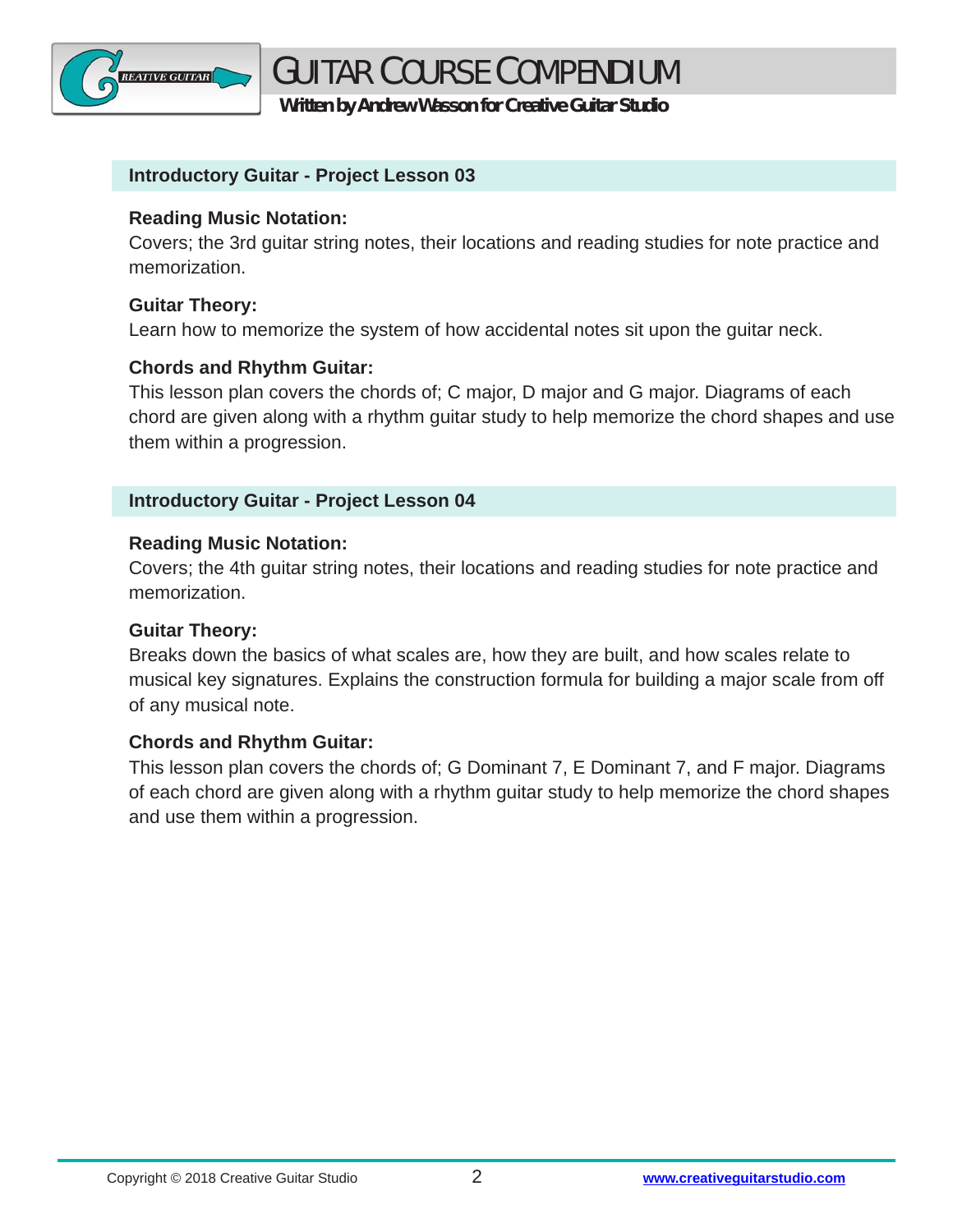

**Written by Andrew Wasson for Creative Guitar Studio**

#### **Introductory Guitar - Project Lesson 05**

#### **Reading Music Notation:**

Covers; the use of four note chords (G and G7), with two practice pieces, full-length piece (40 measure exercise).

#### **Guitar Theory:**

Written exercises for copy notation, the Major Scale on the Music Staff and on the guitar fingerboard.

# **Chords and Rhythm Guitar:**

This lesson plan covers the chords of; A Major and B Dominant 7th. Diagrams of each chord are given along with a rhythm guitar study to help memorize the chord shapes and use them within a progression. A rhythmic example is also included.

#### **Introductory Guitar - Project Lesson 06**

#### **Reading Music Notation:**

Covers; the 5th guitar string notes, their locations and reading studies for note practice and memorization.

#### **Guitar Theory:**

Explains the application of Sharps, Flats and Natural signs. Uses several diagrams and written exercises to demonstrate their use in music notation. Continues the coverage of the Major Scale with exercises detailing the construction on the music staff.

# **Chords and Rhythm Guitar:**

This lesson plan covers the use of the chord of; B Minor. The chord diagram is provided along with a detailed rhythm guitar study to help memorize the chord shape and use it within a chord progression. A chord application assignment is also included for song-writing practice.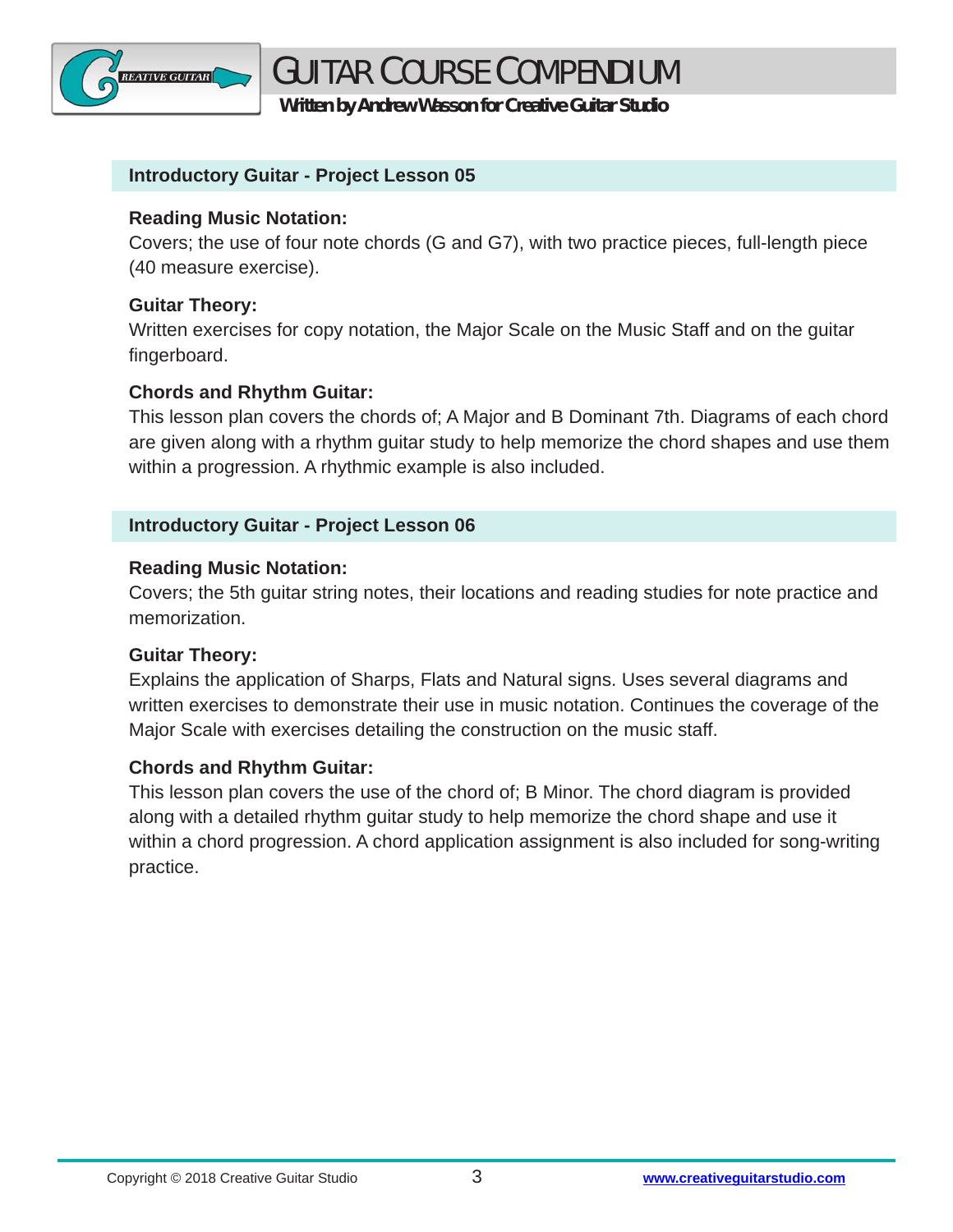

**Written by Andrew Wasson for Creative Guitar Studio**

#### **Introductory Guitar - Project Lesson 07**

#### **Reading Music Notation:**

Covers; the 1st string high 'A', the location and reading studies for note practice and memorization. Includes a speed drill and chord melody exercise. Also contains a 28 bar, 1st position music reading study.

# **Guitar Theory:**

Explains the use of, Rhythm Note Heads and Rhythm Notation. The Music Theory section covers "Key Signatures." Both the Major and the Relative Minor keys are organized in all keys.

# **Chords and Rhythm Guitar:**

This lesson plan covers the use of the chords of; C7 and D7. The chord diagrams are provided along with a rhythm guitar study to help memorize the chord shapes and use them within a chord progression. A chord application assignment is also included for song-writing practice. The student is asked to try composing an original chord progression.

#### **Introductory Guitar - Project Lesson 08**

# **Reading Music Notation:**

Covers; the 6th guitar string notes, their locations and reading studies for note practice and memorization. Includes a bass note review, as well as, a String Skipping exercise.

# **Guitar Theory:**

Exercises for helping the student develop the notational skills for drawing Sharps, Flats and Natural signs. The theory of the "Order of Sharps" is explained, along with the "Order of Flats."

# **Chords and Rhythm Guitar:**

This lesson plan covers the use of the chords of; E Minor and the A Dominant 7. The chord diagrams are provided along with a detailed rhythm guitar study to help memorize the chord shapes and use them within chord progressions. A chord recall written assignment is also included for testing chord shape memory.